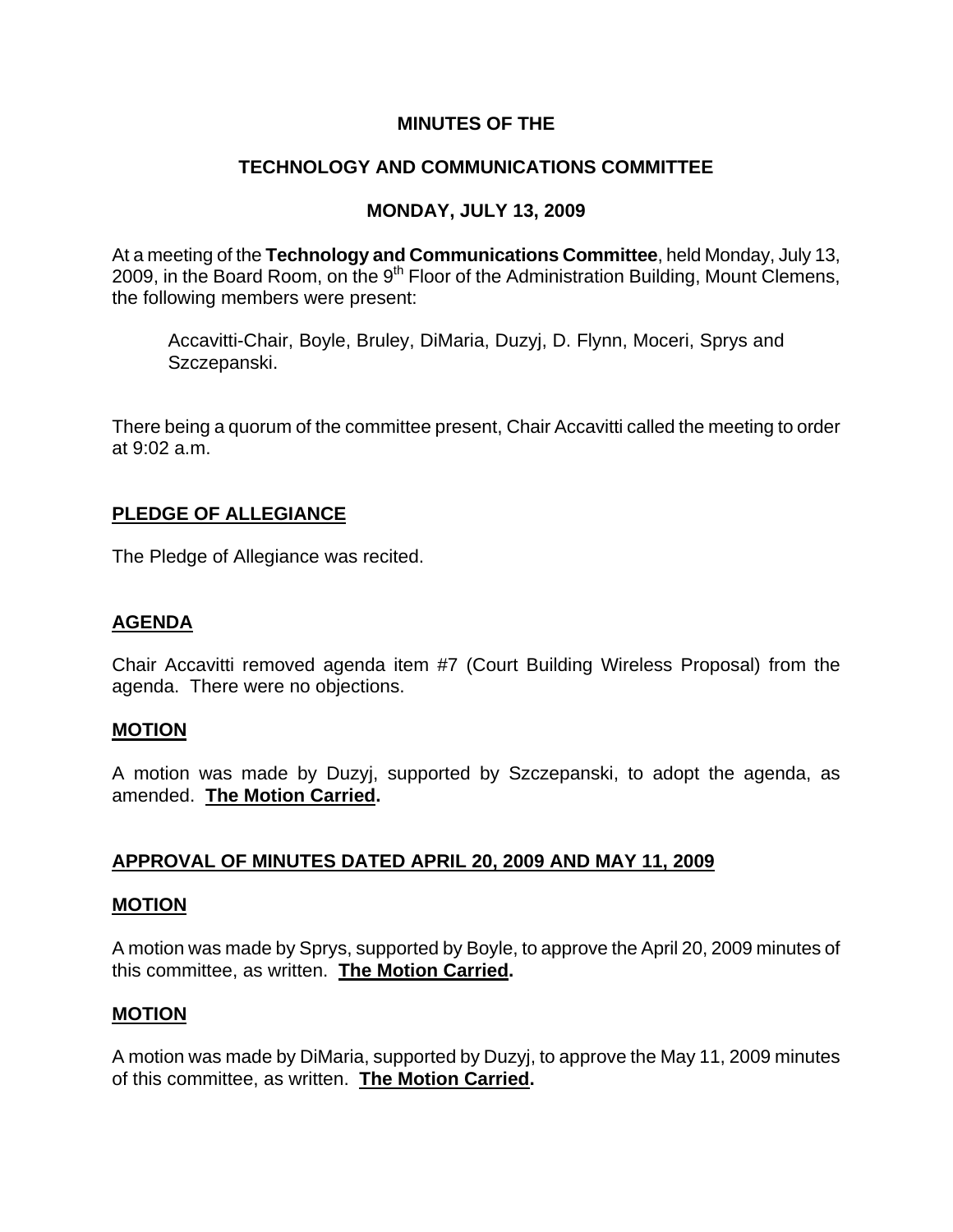## **APPROVE MISCELLANEOUS DEPARTMENT REQUESTS**

## **COMMITTEE RECOMMENDATION – MOTION**

A MOTION WAS MADE BY SZCZEPANSKI, SUPPORTED BY D. FLYNN, TO RECOMMEND THAT THE BOARD OF COMMISSIONERS APPROVE THE FOLLOWING MISCELLANEOUS DEPARTMENT REQUESTS:

FIVE LAPTOPS FOR THE EMERGENCY MANAGEMENT DEPARTMENT AT A COST NOT TO EXCEED \$7,025.50; FUNDING IS AVAILABLE IN THE 800 MHz CAPITAL IMPROVEMENT FUND; AND

THREE FUJITSU SCANNERS FOR THE PROSECUTOR'S OFFICE AT A COST NOT TO EXCEED \$4,461.17; FUNDING IS AVAILABLE IN THE IT CAPITAL FUND.

## **THE MOTION CARRIED.**

## **APPLICANT ONLINE FOR HUMAN RESOURCES**

Mr. Doug Fouty was present to answer questions.

## **MOTION**

A motion was made by Moceri, supported by DiMaria, to award a contract for an Applicant Online System to be used by the Human Resource Department to NeoGov to include the software license, hosted service, and implementation with a total project cost not to exceed \$24,500; funding is available in the IT Capital Fund. **Refer to the Personnel Committee for approval to implement.** 

The following commissioners spoke: Szczepanski, Sprys, Accavitti and Bruley.

Chair Accavitti called for a vote on the motion and **The Motion Carried.** 

# **MONTHLY REPORT FROM OFFICE OF PUBLIC AFFAIRS**

Chair Accavitti stated that committee members should receive Mr. Frame's report by e-mail this afternoon. He said that Mr. Frame is at an Automotive Technology Task Force meeting in Sterling Heights this morning. He felt it was more important for the county that Mr. Frame be at that meeting, rather than go over a report that he could easily e-mail to committee members for their review.